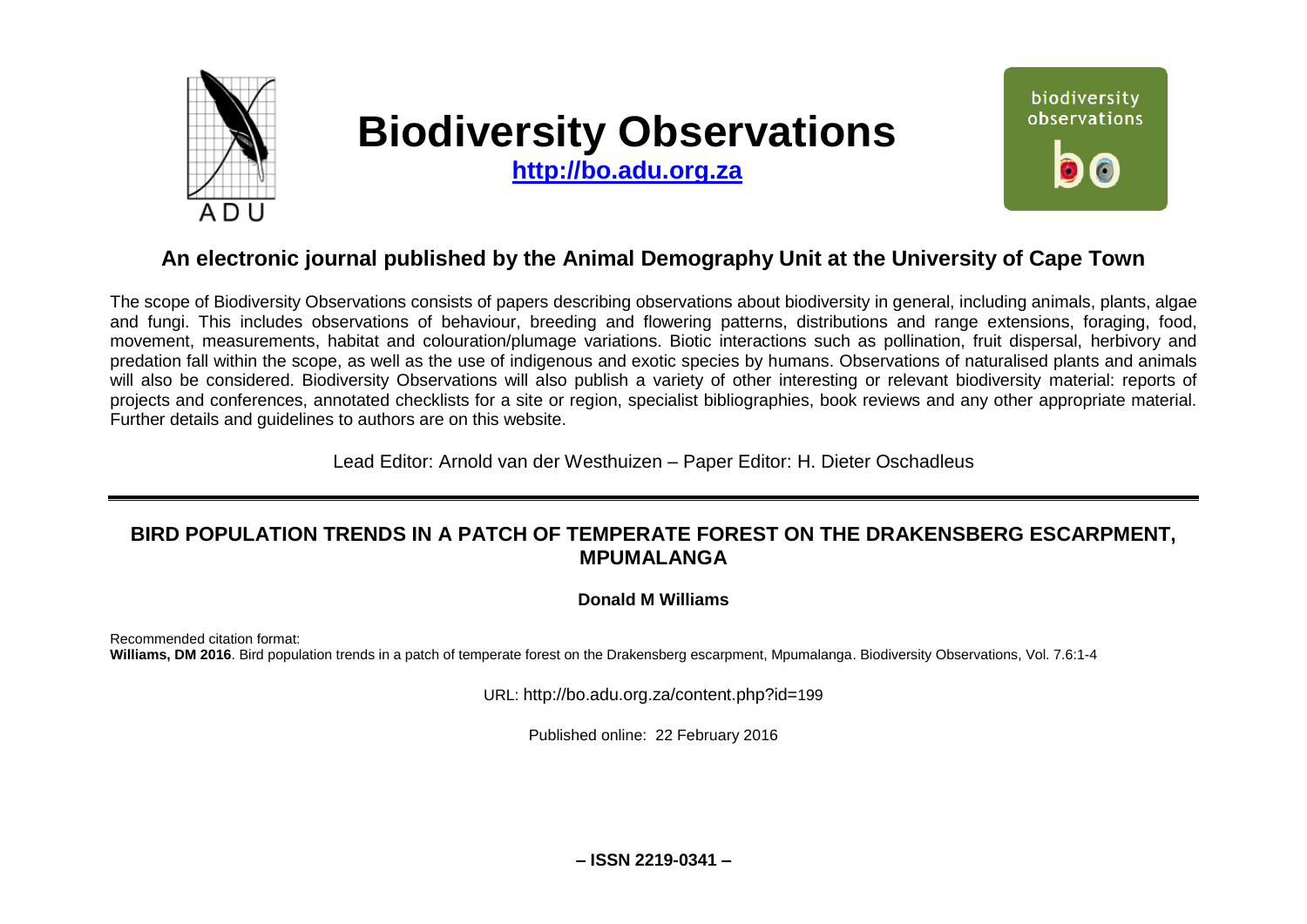

### **This is an Afring News paper**

## **BIRD POPULATION TRENDS IN A PATCH OF TEMPERATE FOREST ON THE DRAKENSBERG ESCARPMENT, MPUMALANGA**

*Donald M Williams\**

\* Corresponding author: donwill@telkomsa.net

#### **Introduction**

Situated in Sappi property on the Drakensberg escarpment, north west of Ngodwana in Mpumalanga, is a large area of pristine temperate forest, bisected by a perennial stream, bordered by riverine bush, and surrounded by plantations. The Mashonamin camping site (25° 32' S 30° 29' E) is situated within the forest and riverine bush and serves as the base to conduct the ringing programme. The elevation of the campsite is 1162masl with the mountains rising to 1850masl on either side of the stream. The nets are all placed at the lower elevation over an extended area of both forest and riverine bush habitats.

Mist nets have been set up in the proximity of the picnic site in both the forest and riverine bush over a period of thirteen years from September 2003 to December 2015, with a two year gap in 2011 and 2012. The goal of the ringing project is to monitor trends in the bird population at that specific site. All the ringing sessions have been at a similar time of the year (early to mid-summer), for a similar period of time (2 nights/3 days) and with 9 nets placed in similar positions for control purposes. A ringing session was also held in July 2015.

384 birds have been ringed during the 14 ringing sessions. 43 species of birds have been captured and the data forwarded to SAFRING. 53 birds of 10 species were recaptured in subsequent years, some on multiple occasions. A total 437 sets of data have been processed. The data relating to the capture and recapturing of each species is contained in Tables 1 and 2.



Fig. 1. Forest near Mashonamin camping site

#### **General Observations**

Some people are concerned about the effects of trapping and ringing birds on their health and welfare. The data from the large number of birds re-trapped and processed, some on multiple occasions over an extended period of time, indicates that the ringing of the birds has not been detrimental to their well-being.

Whilst the ringing sessions have been conducted at a similar time each year, the number of birds ringed each year has varied with peaks in 2003, 2009 and 2014. The cyclical nature of rainfall could be a factor influencing these peaks.

Site faithfulness is evident in the number of birds recaptured in a similar position to when they were first netted. Two Terrestrial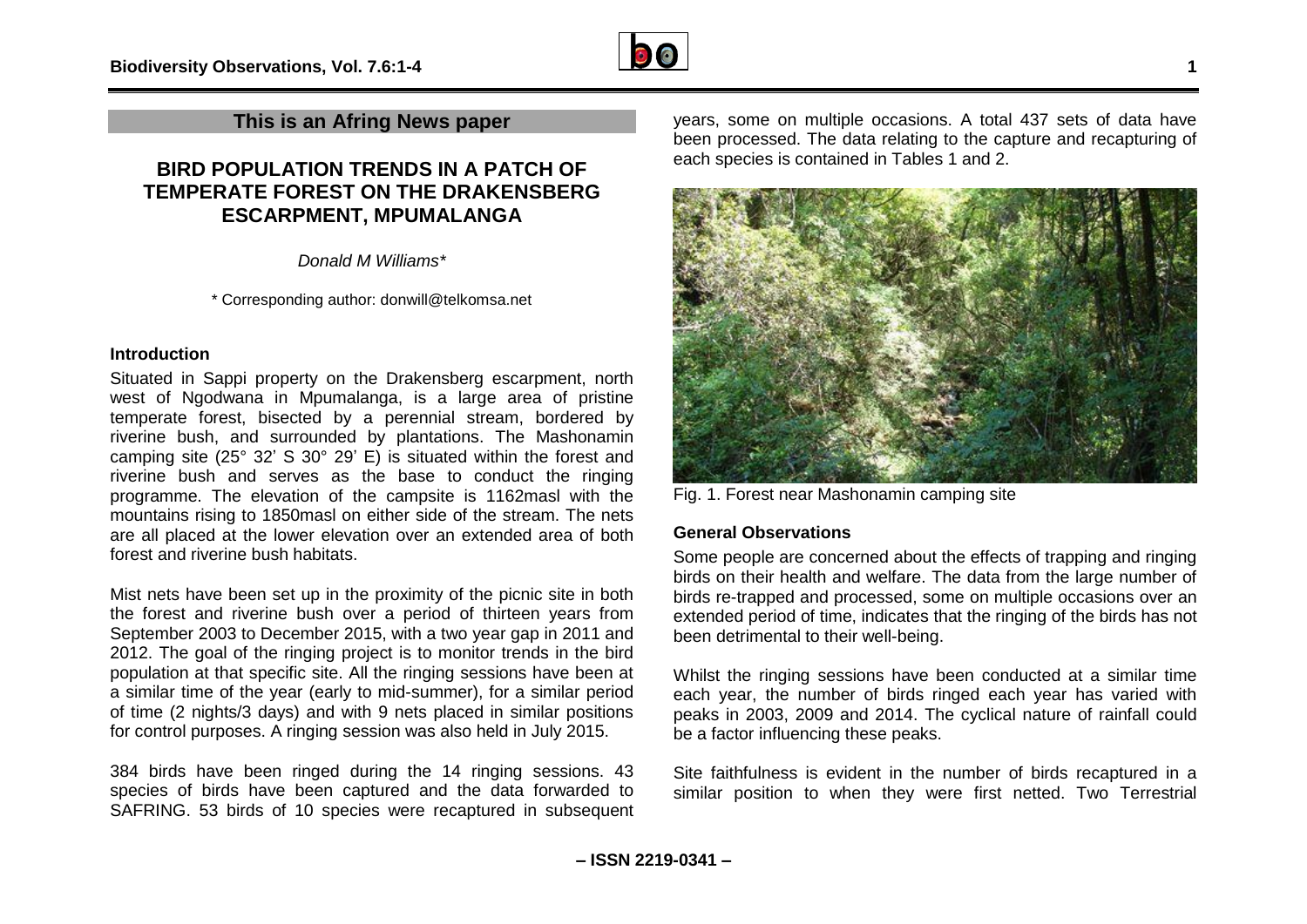

Brownbuls *Phyllastrephus terrestris* (rings BD57496 and BD57497) have been re-captured after ringing on 4 and 5 occasions in the same vicinity between 2006 and 2015.

What has started to become apparent from the re-capture data is the age structure of the bird community. The Robin-Chats *Cossypha* and *Pogonocichla* spp (118 birds) and Brownbuls *Phyllastrephus* / Greenbuls *Andropadus importunus* (49 birds), for example, indicate a mature population of birds who have been occupying these territories for a number of years. The number of White-starred Robins *Pogonocichla stellate* (41 birds) seems to be high, indicating that the habitat is well suited to this species.

The habitat is conducive for smaller birds with numerous captures of species such as the Yellow-Throated Woodland Warbler *Phylloscopus ruficapilla* (17), Cape Batis *Batis capensis* (27), Greenbacked Camaroptera *Camaroptera brachyuran* (26), Flycatcher species *Terpsiphone* and *Trochocercus* spp (22), Apalis species *Apalis thoracica* and *Apalis flavida* spp (21) and Cape White-eye *Zosterops capensis* (38). It is also to be noted that only 11 of the 53 birds recaptured are from these species, indicating that they are more transitory than the Robins and Brownbuls/Greenbuls.

The longevity of birds is to be noted. Three different Red-capped Robin-Chats *Cossypha natalensis* have been recaptured after 8 (ring BD57499), 7 and 5 years respectively, remembering they were adult birds when first captured, so you can add a year to that life span. A similar picture emerges with Chorister Robin-Chats *Cossypha dichroa* being recaptured after 5 (ring BE43249) and 4 years; Terrestrial Brownbuls after 9 years (rings BD57496 and BD57497); White-starred Robin after 6 years (ring AF15883) and a Cape Whiteeye after 6 years (ring AF15889).

The change in Thrush species captured is interesting in that in 2003 and then again in 2007, Orange Ground-Thrushes *Zoothera gurneyi* were caught. Olive Thrushes *Turdus olivaceus* were captured each year from 2003 to 2009, except for 2008. Since then I have not heard, seen or captured a Thrush of any species. Whilst I have only trapped one Southern Boubou *Laniarius ferrugineus* in 2014, they have been calling and sighted over the past 8 years. These are intelligent and inquisitive birds checking on what I am doing in the campsite and following in the bush whilst setting up/clearing the nets. They are predators of chicks and the chicks in a Thrush nest are exposed. Could they be a factor in the decline of the Thrush population?

Only nine Sunbirds have been ringed, none has been recaptured and they have only been caught in 2003, 2004, 2009 and 2015. Southern Double-collared Sunbirds *Cinnyris chalybeus* were caught in 2003, 2009 and again in 2015; a Collared Sunbird *Anthodiaeta collaris* was ringed in 2004; an Amethyst Sunbird *Chalcomitra amethystine* in 2009 and a White-bellied *Cinnyris talatala* and Scarlet-Chested *Chalcomitra senegalensis* in 2015.

#### **Acknowledgements**

Site conservation is of critical importance for these forest species. Sappi is commended for maintaining this area of natural forest and riverine bush in its present state and are requested to continue with this strategy into the future. Sappi's present policy of retaining patches of natural forest in the midst of plantations is certainly assisting these forest birds to be viable populations.

Thank you to Sappi for granting permission to ring and release the birds on your property. Your interest in and your encouragement to continue with this project is appreciated.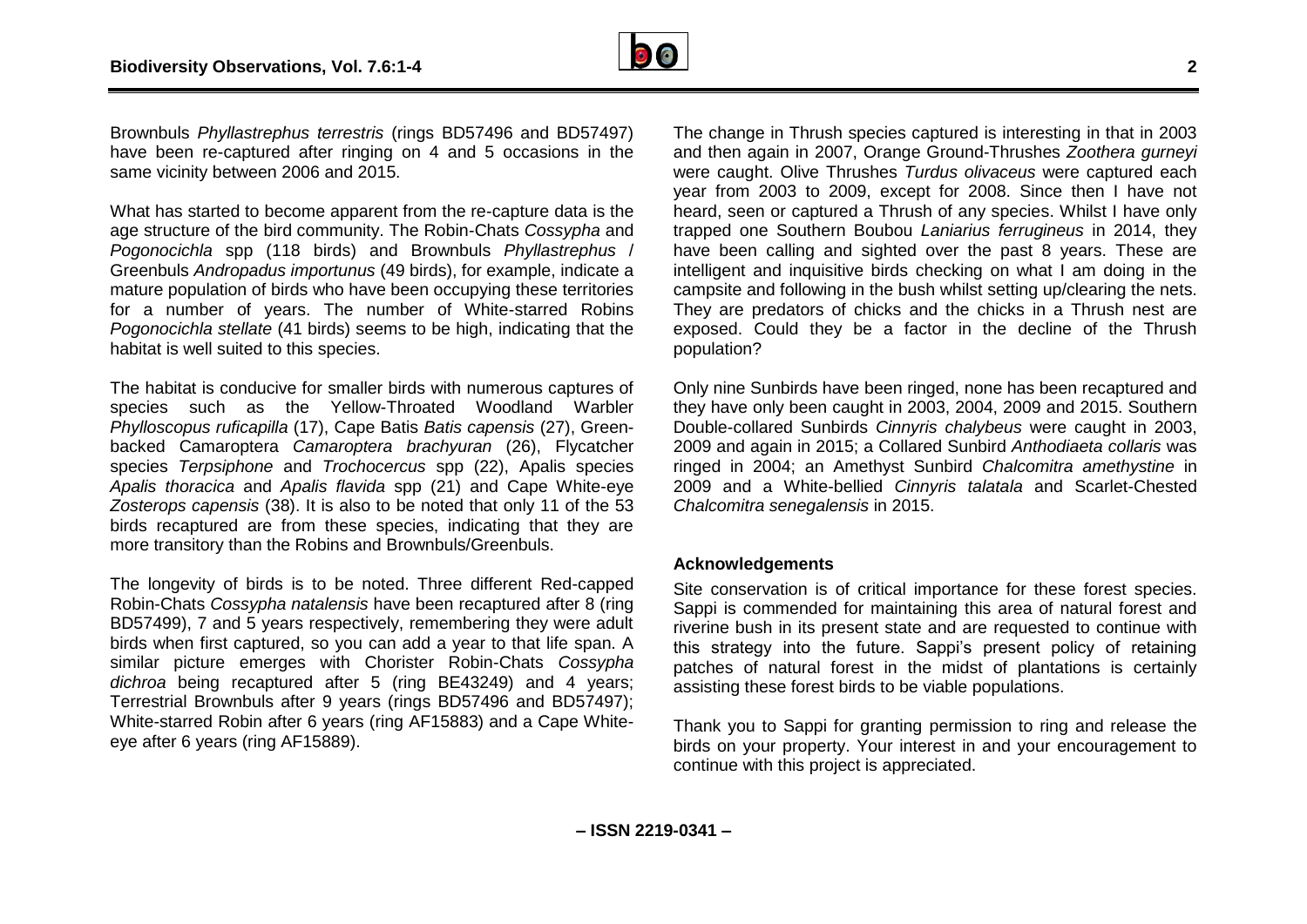

## **Appendix**

A. Species list of birds ringed with the total for each species.

| Bar-throated Apalis Apalis thoracica                  | 16             |
|-------------------------------------------------------|----------------|
| Yellow-breasted Apalis Apalis flavida                 | 5              |
| Cape Batis Batis capensis                             | 27             |
| Southern Boubou Laniarius ferrugineus                 | $\mathbf{1}$   |
| Terrestrial Brownbul Phyllastrephus terrestris        | 21             |
| Dark-capped Bulbul Pycnonotus tricolor                | 3              |
| Golden-breasted Bunting Emberiza flaviventris         | $\overline{2}$ |
| Gorgeous Bush-Shrike Chlorophoneus viridis            | $\mathbf{1}$   |
| Olive Bush-Shrike Chlorophoneus olivaceus             | 10             |
| Green-backed Camaroptera Camaroptera brachyura        | 26             |
| Red-chested Cuckoo Cuculus solitarius                 | $\overline{2}$ |
| Black Cuckooshrike Campephaga flava                   | $\mathbf{1}$   |
| Lemon Dove Turtur chalcospilos                        | $\mathbf{1}$   |
| Emerald-spotted Wood Dove Turtur tympanistria         | 1              |
| Tambourine Dove Lagonosticta rubricata                | 6              |
| African Firefinch Muscicapa adusta                    | $\mathbf{1}$   |
| African Dusky Flycatcher Terpsiphone viridis          | 8              |
| African Paradise Flycatcher Muscicapa caerulescens    | $\mathbf{1}$   |
| Ashy Flycatcher Trochocercus cyanomelas               | 12             |
| Blue-mantled Crested-Flycatcher Andropadus importunus | 25             |
| Sombre Greenbul Indicator variegatus                  | $\mathbf{1}$   |
| Scaly-throated Honeyguide Caprimulgus tristigma       | $\mathbf{1}$   |
| Freckled Nightjar Caprimulgus pectoralis              | 2              |
| Fiery-necked Nightjar Dryoscopus cubla                | $\mathbf{1}$   |
| Black-backed Puffback Pogonocichla stellata           | 41             |
| White-starred Robin Cossypha caffra                   | 3              |
| Cape Robin-Chat Cossypha dichroa                      | 43             |

| Chorister Robin-Chat Cossypha natalensis           | 30  |
|----------------------------------------------------|-----|
| Red-capped Robin-Chat Cossypha heuglini            | 1   |
| White-browed Robin-Chat Chalcomitra amethystina    | 1   |
| Amethyst Sunbird Anthodiaeta collaris              | 1   |
| Collared Sunbird Chalcomitra senegalensis          | 1   |
| Scarlet-chested Sunbird Cinnyris chalybeus         | 5   |
| Southern Double-collared Sunbird Cinnyris talatala | 1   |
| White-bellied Sunbird Tchagra tchagra              | 1   |
| Southern Tchagra Zoothera gurneyi                  | 4   |
| Orange Ground Thrush Turdus olivaceus              | 10  |
| Olive Thrush Mandingoa nitidula                    | 5   |
| Green Twinspot Tauraco corythaix                   | 1   |
| Knysna Turaco Zosterops capensis                   | 38  |
| Cape White-eye Phylloscopus ruficapilla            | 17  |
| Yellow-throated Woodland Warbler Dendropicos       |     |
| griseocephalus                                     | 4   |
| Olive Woodpecker Dendropicos griseocephalus        | 4   |
| <b>Total new birds ringed</b>                      | 384 |